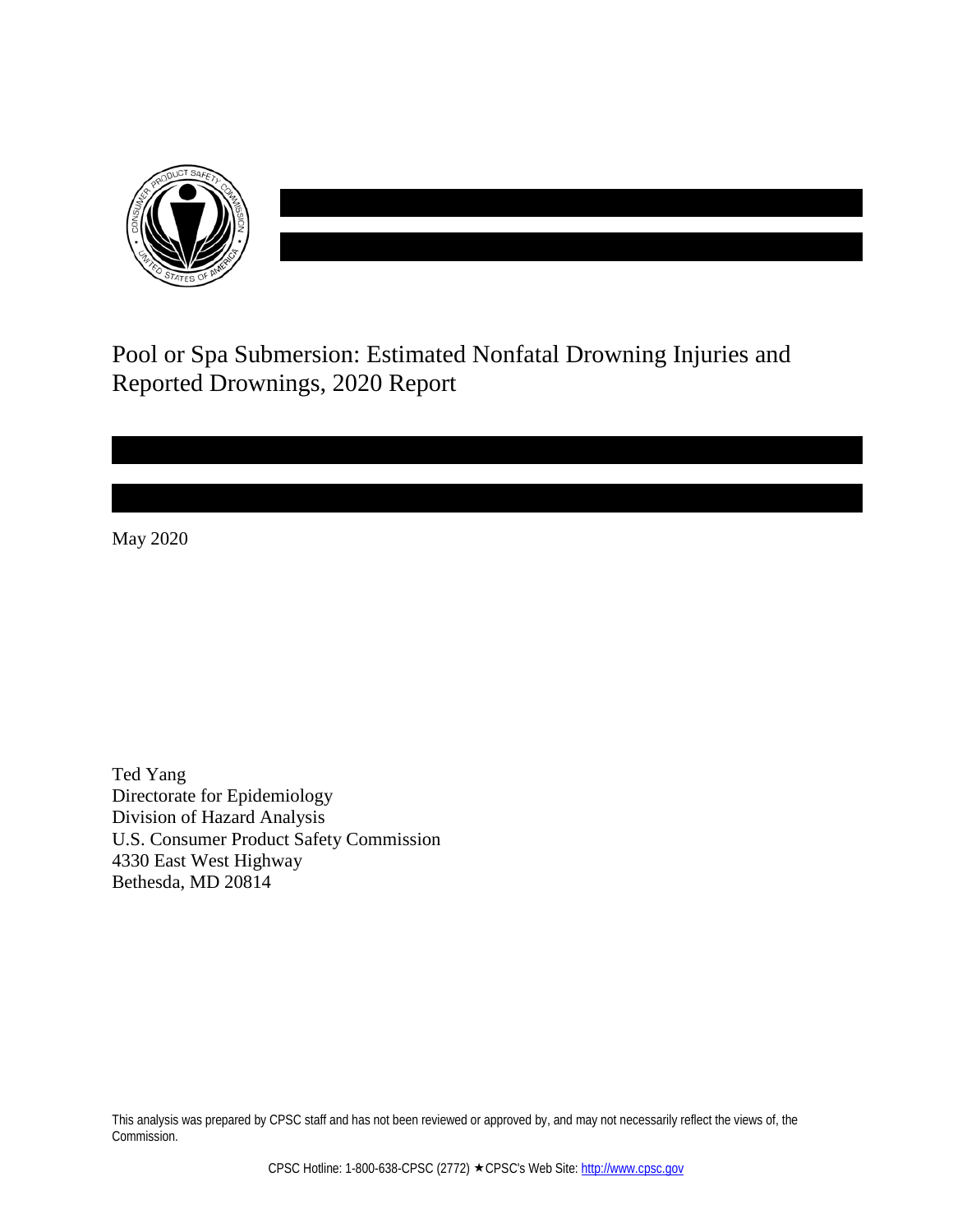# **Executive Summary**

This report presents annual estimates of the number of emergency department-treated, pool-or spa<sup>[1](#page-1-0)</sup>-related, nonfatal drownings (submersion injuries<sup>[2](#page-1-1)</sup>) that occurred between 2017 and 2019, involving children younger than 15 years of age. The report also sets forth the counts of reported pool- or spa-related fatal drownings (submersion fatalities<sup>[3](#page-1-2)</sup>) that happened between 2015 and 2017, to children younger than 15 years of age. In addition, the report details the subset of submersion injuries and fatalities involving children younger than 5 years of age, excluding cases involving suction entrapment. [4](#page-1-3)

There were, on average, an estimated 6,700 pool- or spa-related, hospital emergency department (ED)-treated, nonfatal drowning injuries each year for 2017 through 2019, and 379 pool- or spa-related fatal drownings reported per year for 2015 through 2017, involving children younger than 15 years of age. Additionally, an annual average of 76 percent of the ED-treated nonfatal drowning injuries from 2017 through 2019, and 75 percent of the reported fatal drownings from 2015 through 2017, involved children younger than 5 years of age.

For children younger than 15 years old, 37 percent of the victims of estimated ED-treated pool or spa submersion injuries for 2017 through 2019, were admitted to the hospital or treated and transferred to another hospital, compared to 4 percent for ED-treated injuries to children younger than 15 years old involving all consumer products in the CPSC's jurisdiction during the same period. Overall, annual estimates of the number of children who were treated in hospital emergency departments for pool- or spa-related nonfatal drowning injuries in 2019 (6,300 injuries), were not statistically different from those in 2018 (6,400 injuries).

The total number of fatal drownings in 2017 (395 fatalities) was higher than the total number of fatal drownings in 2016 (390 fatalities). For children younger than 5 years of age, the total number of fatal drownings in 2017 (303 fatalities) was also higher than the total number of fatal drownings in 2016 (290 fatalities).

<span id="page-1-0"></span><sup>&</sup>lt;sup>1</sup> The term "spa" is used to refer to spas and hot tubs.

<span id="page-1-1"></span><sup>&</sup>lt;sup>2</sup> The term "submersion injury" is used instead of "nonfatal drowning," when comparing or referring to injuries resulting from incidents involving non-pool or non-spa-related products or hazards.

<span id="page-1-2"></span><sup>&</sup>lt;sup>3</sup> The term "submersion fatality" is used instead of "drowning," when comparing or referring to fatalities resulting from incidents involving non-pool or non-spa-related products or hazards. The period for reported injury and fatality statistics differs due to the lag in fatality reporting. Incidents covered by this report were associated with a pool or spa, but the primary cause of the incident was not necessarily the pool or spa product.

<span id="page-1-3"></span><sup>&</sup>lt;sup>4</sup> Note that circulation/suction entrapments in pools or spas are presented in a separate document: "2014–2018 [Reported Circulation/Suction Entrapment Incidents Associated with Pools, Spas, and Whirlpool Bathtubs, 2019](https://www.cpsc.gov/s3fs-public/2019_Circulation_Entrapment.pdf?IzoaBlClbtP70RRVUJqPK3RI4Ikxyety)  Report," [May 2019.](https://www.cpsc.gov/s3fs-public/2019_Circulation_Entrapment.pdf?IzoaBlClbtP70RRVUJqPK3RI4Ikxyety)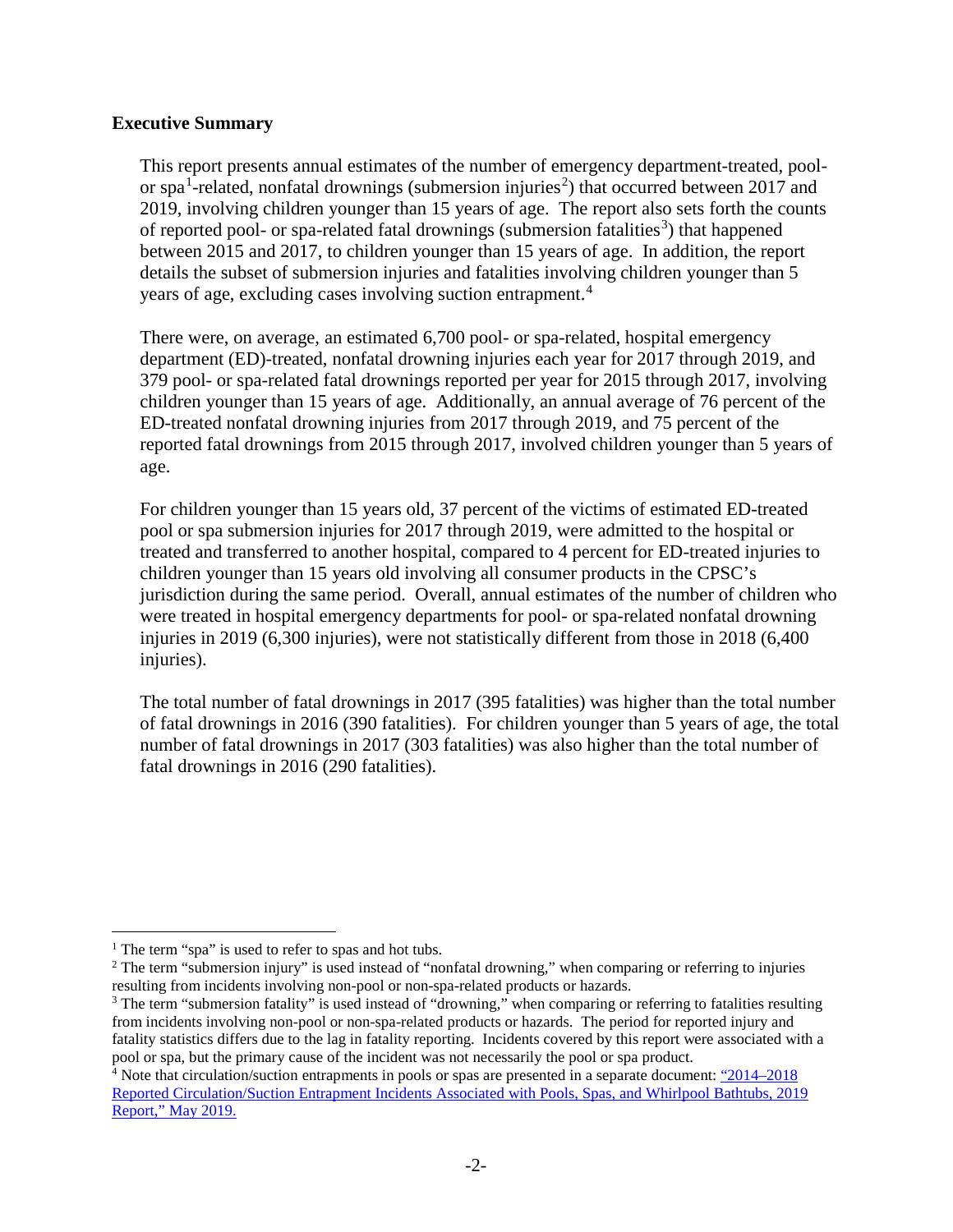## **Emergency Department-Treated Injury Estimates**

For 2017 through 2019, an estimated annual average of 6,700 children younger than 15 years of age were treated in U.S. hospital emergency departments (EDs) for nonfatal injuries associated with pool or spa submersions. Estimates are shown in Table 1. Estimates are also provided for injured children younger than [5](#page-2-0) years of age and children 5 to 14 years of age.<sup>5</sup> Injury estimates came from CPSC's National Electronic Injury Surveillance System (NEISS) data, where sampling weights are used to project the cases from NEISS hospitals to national estimates. The corresponding annual average estimates for the years 2016 through 2018 are 6,600 children younger than 15 years of age and 4,800 children younger than 5 years of age treated in hospital emergency departments for nonfatal drowning injuries related to pools or spas.

Table 1

| Estimated Number of ED-Treated Nonfatal Pool or Spa Drowning Injuries |                                                                     |            |                              |  |  |
|-----------------------------------------------------------------------|---------------------------------------------------------------------|------------|------------------------------|--|--|
| Children Younger than 15 Years of Age, 2017-2019                      |                                                                     |            |                              |  |  |
| Year                                                                  | <b>Estimated Emergency Department-Treated Injuries</b> <sup>6</sup> |            |                              |  |  |
|                                                                       | <b>Younger than 5 Years</b>                                         | 5-14 Years | <b>Younger than 15 Years</b> |  |  |
| Average                                                               | 5,100                                                               | 1,600      | 6,700                        |  |  |
| 2019                                                                  | 5,100                                                               | 1,200      | 6,300                        |  |  |
| 2018                                                                  | 4,900                                                               | 1,500      | 6,400                        |  |  |
| 2017                                                                  | 5,300                                                               | 2,000      | 7,300                        |  |  |

Source: U.S. CPSC: NEISS. Appendix A details the methodology for data extraction.

The 2019 estimates of children younger than 15 years of age and children younger than 5 years of age, who were treated in U.S. hospital EDs for pool- or spa-related nonfatal drownings, are not statistically different from the 2018 estimates. On average, from 2017 through 2019, 76 percent of children treated in EDs for pool- or spa-related, nonfatal drowning injuries were younger than 5 years of age. Children younger than 5 years of age comprised an estimated 72, 76, and 80 percent of the childhood pool- or spa- related ED-treated injuries in 2017, 2018, and 2019, respectively.

<span id="page-2-0"></span> <sup>5</sup> Estimates for children under age 5 and ages 5 to 14 may not sum to the under age 15 total, due to rounding.

<span id="page-2-1"></span><sup>6</sup> The estimates are rounded to the nearest hundred.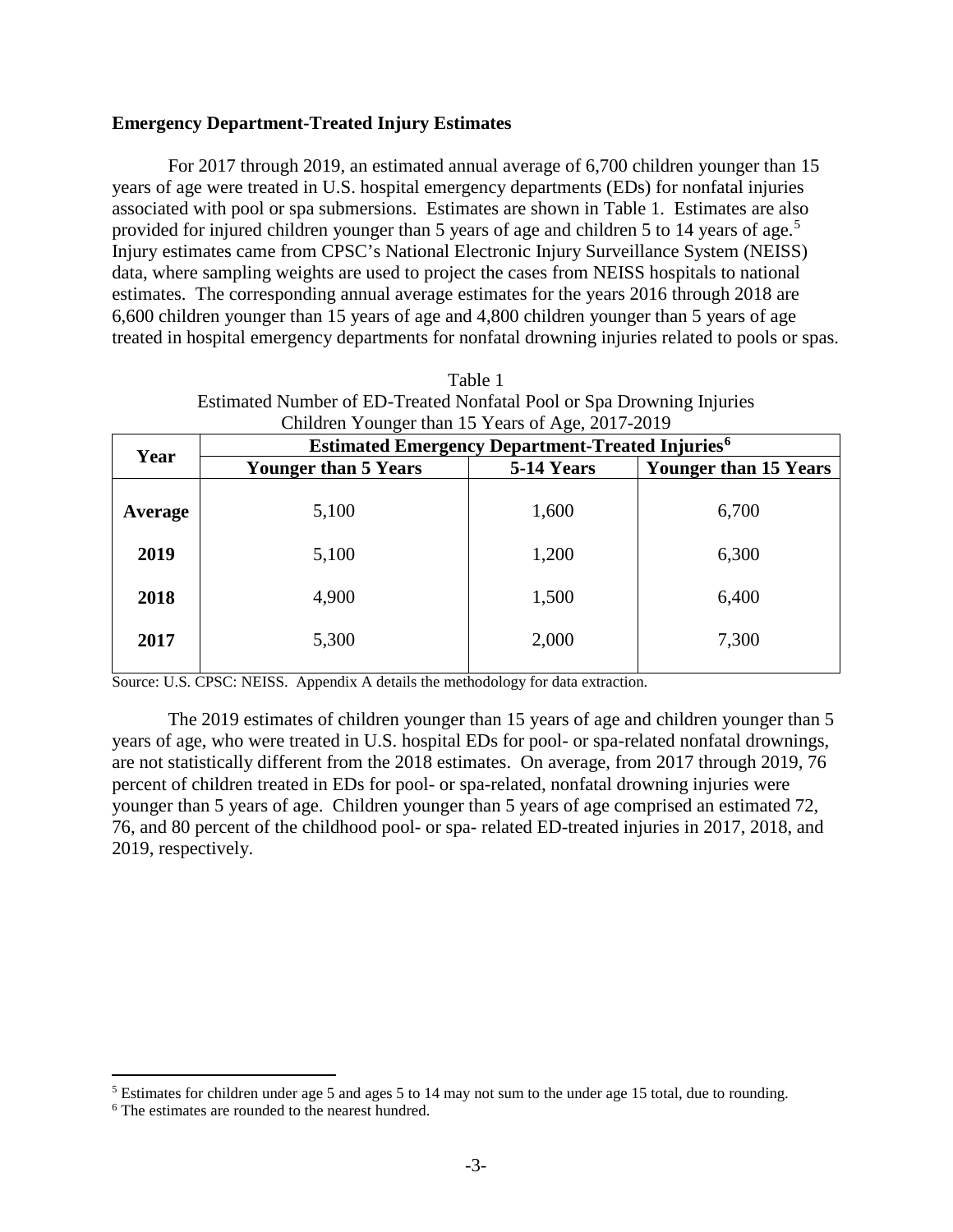Table 2 shows the percent of estimates for 2017 through 2019, associated with pool or spa submersions, by type of product. Spa-related submersions constitute 2 percent of the estimated number of the pool or spa submersion-treated, nonfatal drowning injuries for children younger than 15 years of age, and 2 percent of the estimated number of the pool or spa submersion-treated, nonfatal drowning injuries for children younger than 5 years of age.

| Table 2                                                                |
|------------------------------------------------------------------------|
| Percent of Estimated ED-Treated Nonfatal Pool or Spa Drowning Injuries |
| Children Younger than 15 Years of Age by Product Type, 2017-2019       |

|                     | <b>Emergency Department-Treated Injury Percentages</b> |            |                              |  |
|---------------------|--------------------------------------------------------|------------|------------------------------|--|
| <b>Product Type</b> | <b>Younger than 5 Years</b>                            | 5-14 Years | <b>Younger than 15 Years</b> |  |
| Pool                | 98                                                     | 100        | 98                           |  |
| Spa                 |                                                        |            |                              |  |

Source: U.S. CPSC: NEISS. Appendix A details the methodology for data extraction.

Table 3 shows the percentage of the estimated number of pool- or spa-related, nonfatal drowning injuries by victim gender. Male children are more frequently treated for pool- or sparelated, nonfatal drowning injuries than female children. This is true of all injured children younger than 15 and the subset of children younger than 5 years of age.

| Table 3                                                                |
|------------------------------------------------------------------------|
| Percent of Estimated ED-Treated Nonfatal Pool or Spa Drowning Injuries |
| Children Younger than 15 Years of Age by Gender, 2017-2019             |

| Contracted Touriger than 19 Teams of Age by Oction, 2017-2017 |                                                                  |            |                              |  |
|---------------------------------------------------------------|------------------------------------------------------------------|------------|------------------------------|--|
| <b>Gender</b>                                                 | <b>Estimated Emergency Department-Treated Injury Percentages</b> |            |                              |  |
|                                                               | <b>Younger than 5 Years</b>                                      | 5-14 Years | <b>Younger than 15 Years</b> |  |
| <b>Male</b>                                                   |                                                                  | 67         | 62                           |  |
| Female                                                        | 39                                                               | 31         | 37                           |  |

<span id="page-3-0"></span><sup>&</sup>lt;sup>7</sup> Percentages may not add up to 100, due to rounding or estimates for pool or spa drowning injuries for children of unknown gender.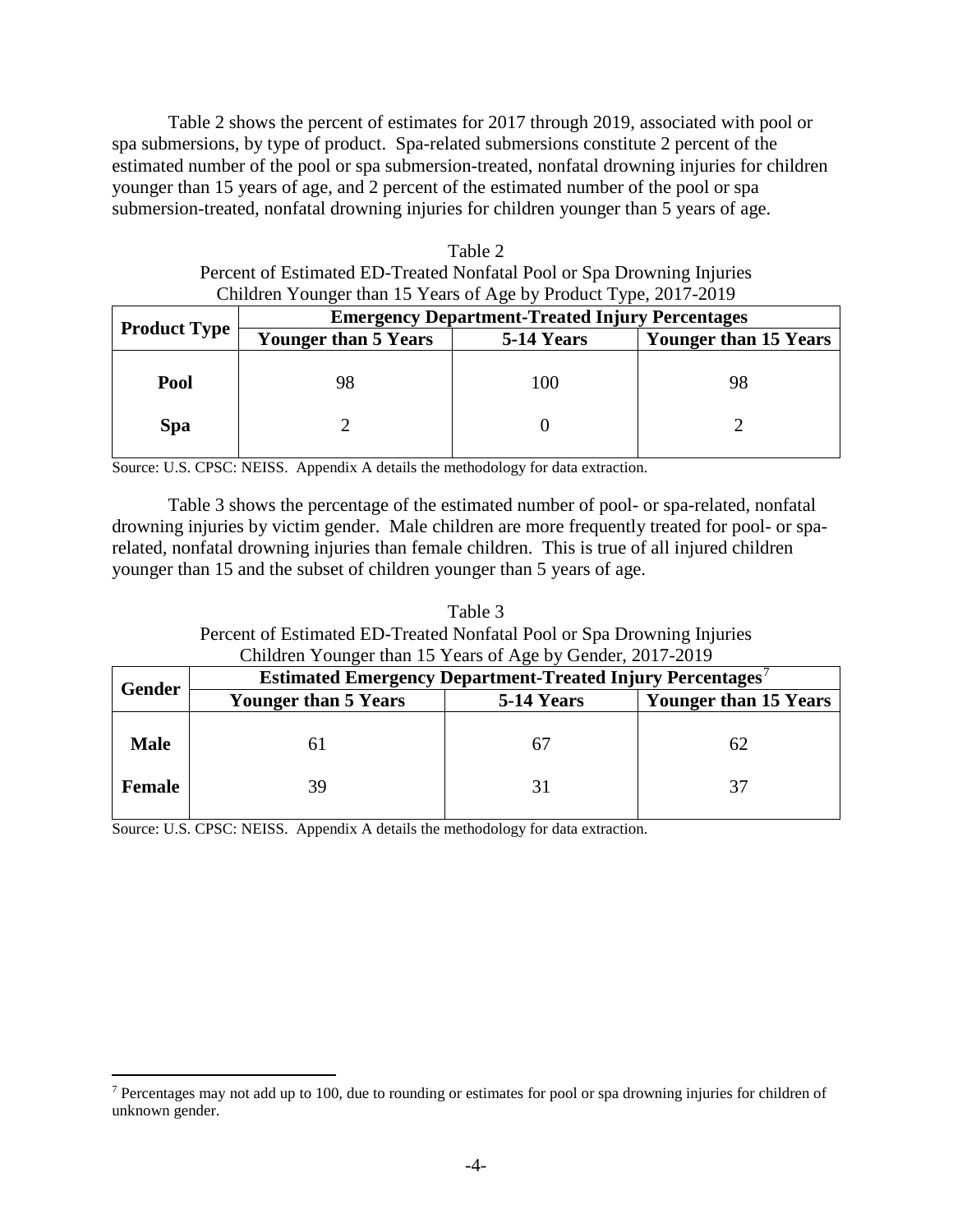Figure 1 illustrates the monthly distribution of the percentages of the estimated EDtreated, nonfatal drowning injuries for each age group. The months of May, June, July, and August had the largest percentages.



Source: U.S. CPSC: NEISS.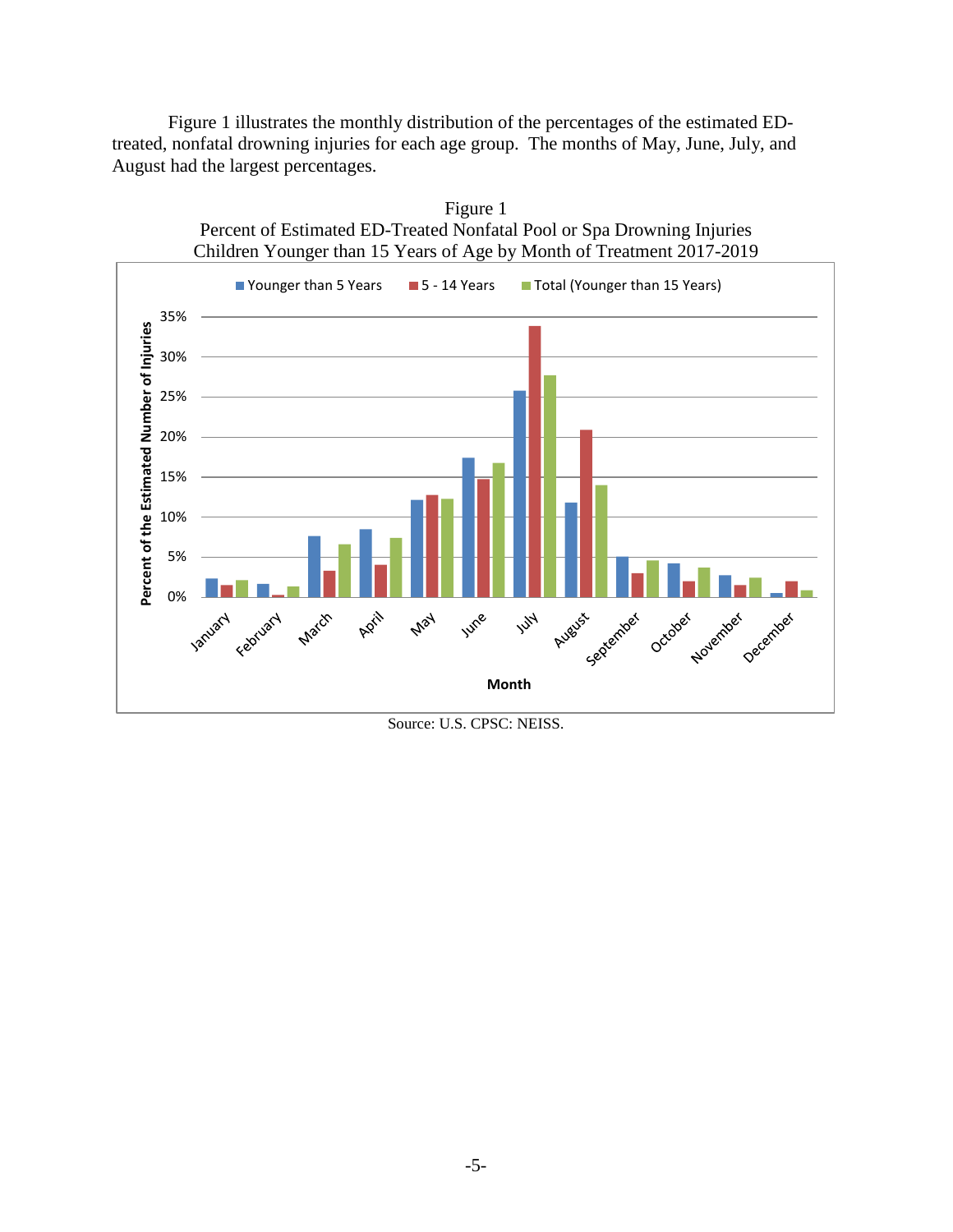Figure 2 plots the percentage of the estimated number of ED-treated, nonfatal drowning injuries as a function of the victim's age. Children younger than 1 year of age accounted for 2 percent of the estimated pool- or spa-related, nonfatal drowning injuries. Children between the ages of 1 and 3 years (12 to 47 months) comprised approximately 63 percent of the estimated number of children treated for pool- or spa-related, nonfatal drowning injuries. An additional 11 percent of the estimated childhood pool- or spa-related, nonfatal drowning injuries occurred in children 4 years of age (48 to 59 months). Children ages 5 to 9 and 10 to 14 accounted for 16 and 8 percent, respectively, of the estimated ED-treated pool or spa-related, nonfatal drowning injuries.





Source: U.S. CPSC: NEISS.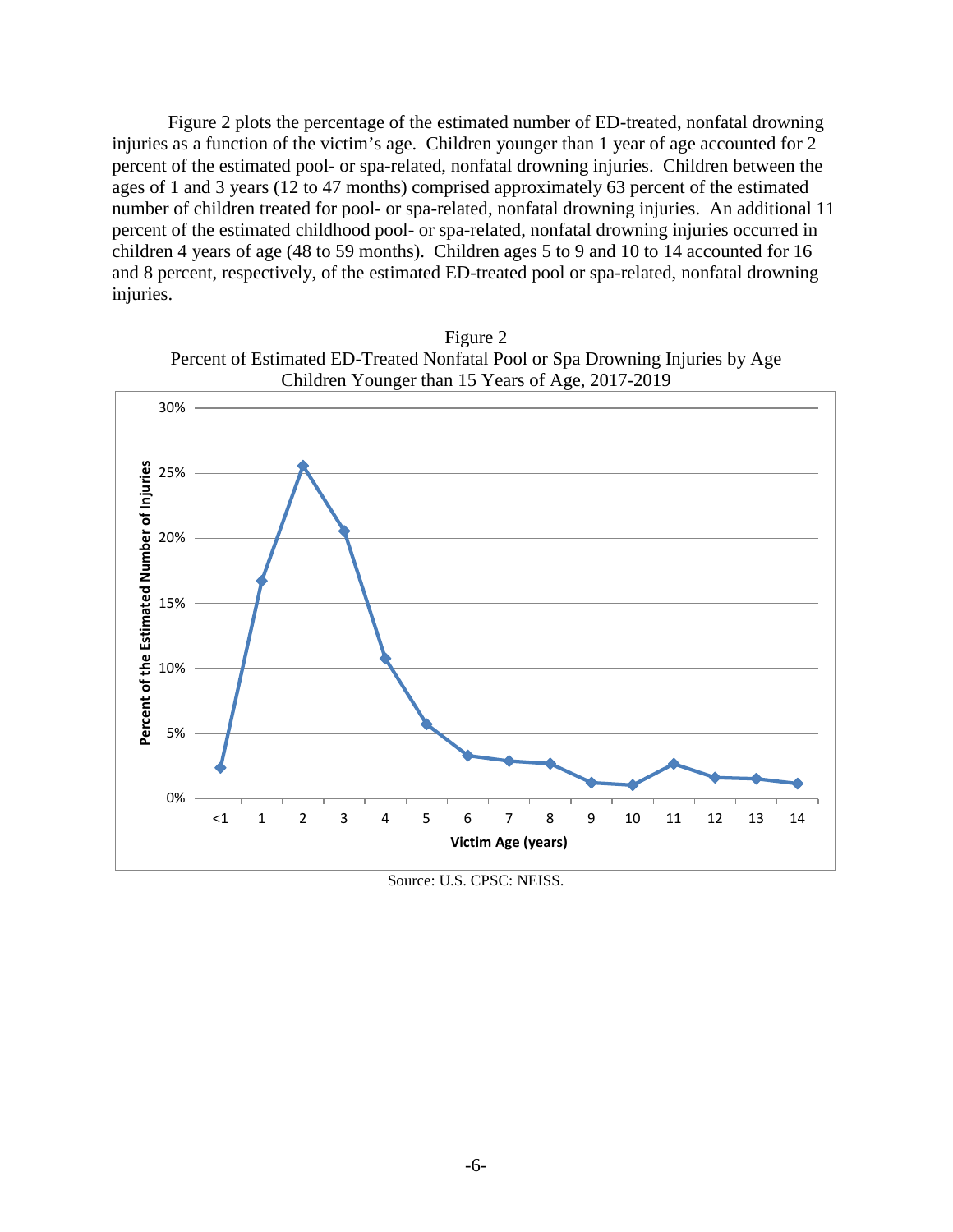Table 4 gives a breakdown of estimated ED-treated pool or spa submersion injuries by disposition. Children younger than 15 years of age were admitted to the hospital or treated and transferred to another hospital 37 percent of the time. In contrast, for all ED-treated injuries related to consumer products in the CPSC's jurisdiction, of those children treated or examined in an emergency department for a product-related injury, only 4 percent of children in the younger than 15 years of age category were admitted to the hospital, or treated and transferred. For Dead on Arrival (DOA), or Died in Emergency Department percentages, drowning victims younger than 5 years comprised a majority of all child drownings (see Table 6). The deaths recorded in NEISS are also included in the fatality count in the section on reported fatalities mentioned later in this report.

|                                                                | <b>Estimated Emergency Department-Treated Injury Percentages<sup>8</sup></b> |                |                              |  |
|----------------------------------------------------------------|------------------------------------------------------------------------------|----------------|------------------------------|--|
| <b>Disposition</b>                                             | <b>Younger than</b><br>5 Years                                               | 5-14 Years     | <b>Younger than 15 Years</b> |  |
| <b>Examined or</b><br><b>Treated and</b><br><b>Released</b>    | 54                                                                           | 61             | 56                           |  |
| <b>Admitted to</b><br><b>Hospital</b>                          | 30                                                                           | 23             | 29                           |  |
| <b>Treated and</b><br><b>Transferred</b>                       | 9                                                                            | 8              | 9                            |  |
| <b>DOA</b> or Died in<br><b>Emergency</b><br><b>Department</b> | $\overline{2}$                                                               | 6              | 3                            |  |
| <b>Held for</b><br><b>Observation</b>                          | 4                                                                            | $\mathbf{1}$   | 3                            |  |
| <b>Left Without</b><br><b>Being Seen</b>                       | $\mathbf{1}$                                                                 | $\overline{0}$ | $\mathbf{1}$                 |  |

| Table 4                                                         |
|-----------------------------------------------------------------|
| Percent of Estimated ED-Treated Pool or Spa Submersion Injuries |
| Children Younger than 15 Years of Age by Disposition, 2017-2019 |
|                                                                 |

<span id="page-6-0"></span> $8$  Percentages may not add up to 100, due to rounding: In this table, 0 represents  $< 0.5\%$ .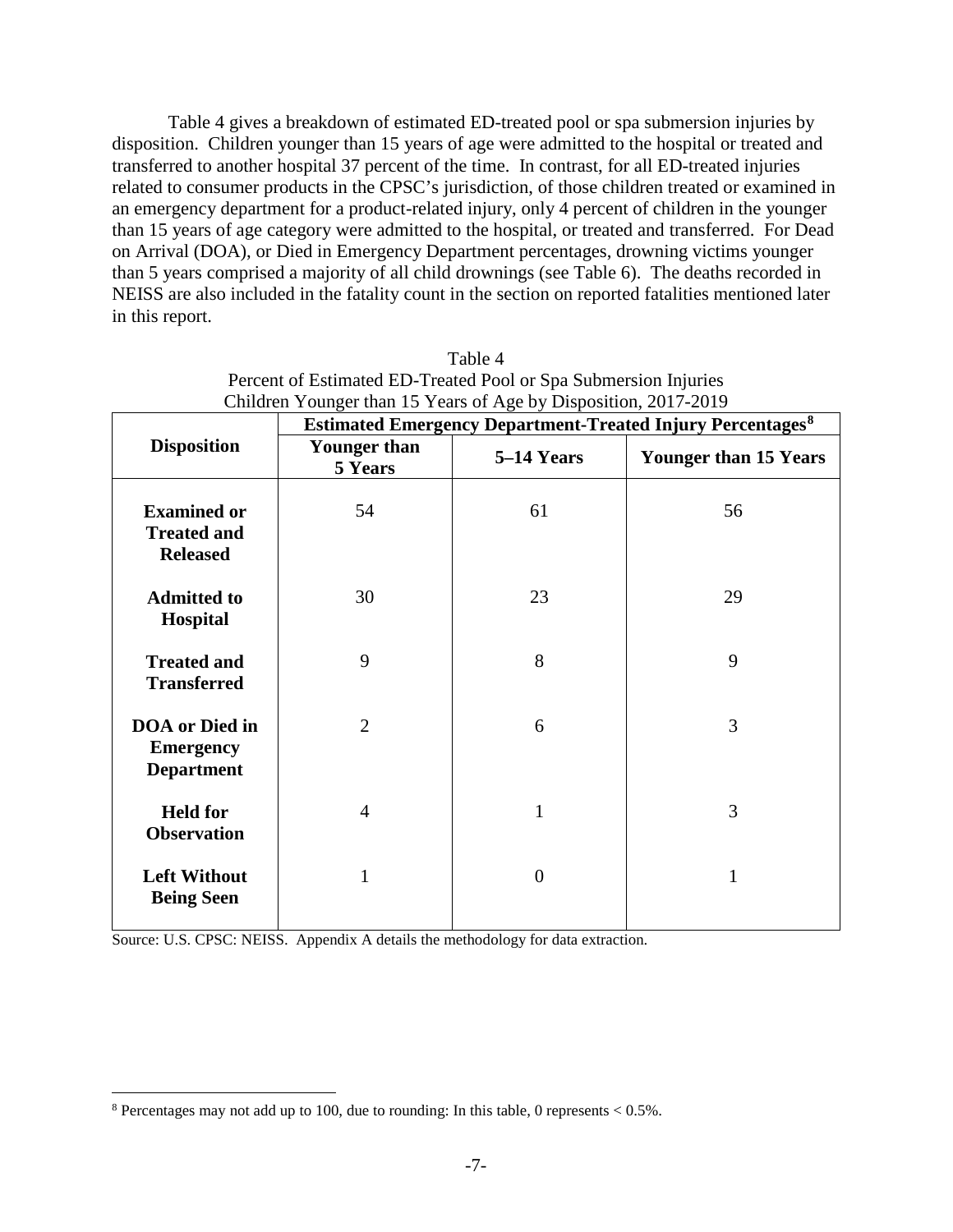Table 5 shows the percentages of the estimated number of injuries for each age group by the location of the submersion incident. Overall, 42 percent of the incidents involving injuries that led to emergency department visits occurred at a residence. Injured children younger than 5 years of age had the largest percentage (48%) of incidents in a residential location. For injured children 5 to 14 years of age, 42 percent of incidents occurred in public locations.

| Children Younger than 15 Years of Age by Location, 2017-2019 |                                                                              |            |                              |  |
|--------------------------------------------------------------|------------------------------------------------------------------------------|------------|------------------------------|--|
|                                                              | <b>Estimated Emergency Department-Treated Injury Percentages<sup>9</sup></b> |            |                              |  |
| Location                                                     | <b>Younger than</b><br>5 Years                                               | 5–14 Years | <b>Younger than 15 Years</b> |  |
| <b>Residential</b>                                           | 48                                                                           | 23         | 42                           |  |
| <b>Undisclosed</b><br>Location                               | 30                                                                           | 36         | 32                           |  |
| <b>Public</b>                                                | 22                                                                           | 42         | 27                           |  |

Table 5 Percent of Estimated ED-Treated Nonfatal Pool or Spa Drowning Injuries

<span id="page-7-0"></span> <sup>9</sup> Percentages may not add up to 100, due to rounding.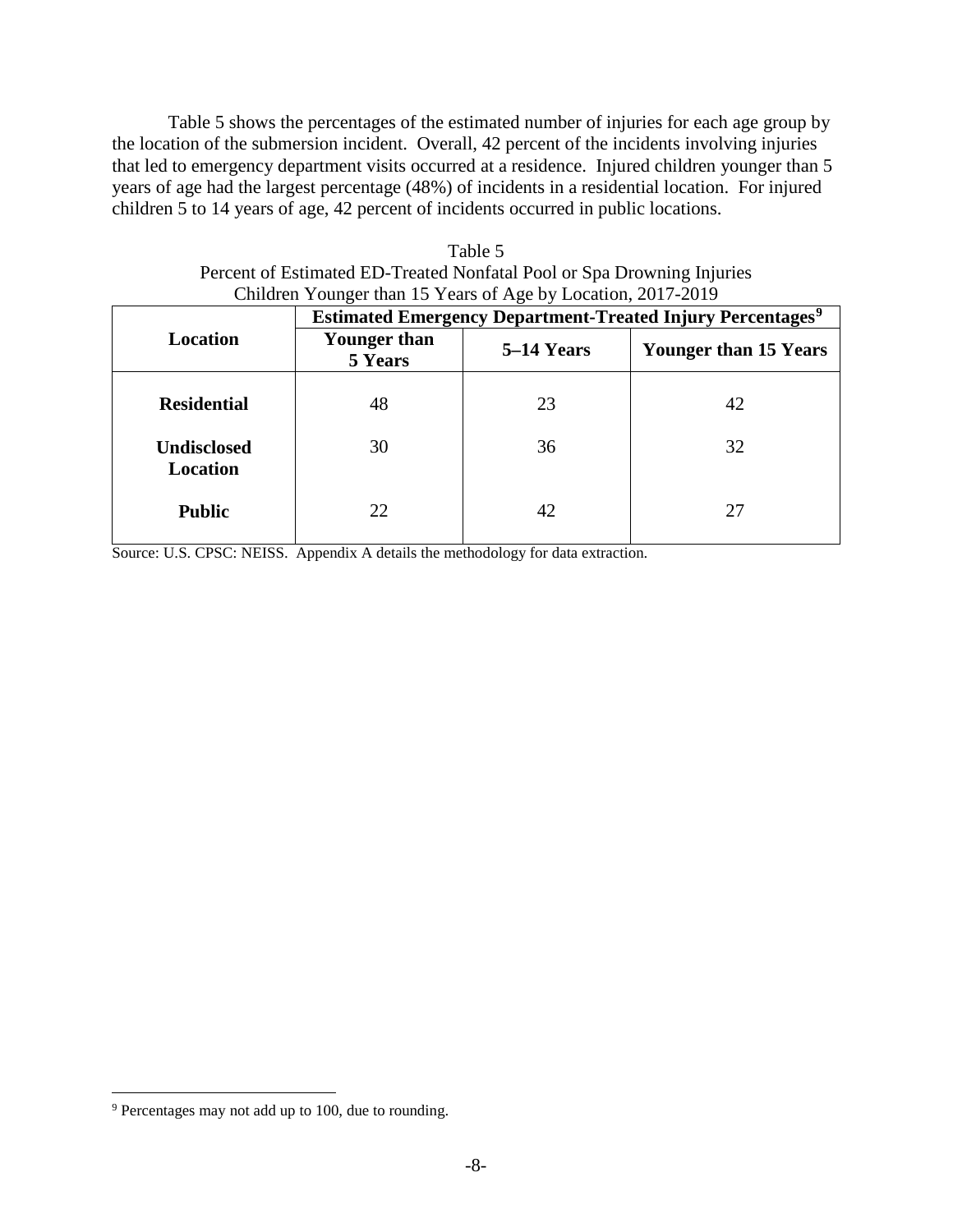### **Reported Fatalities**

On average, 379 fatalities associated with pool or spa submersions involving children younger than 15 years of age were reported to CPSC staff annually from 2015 through 2017. The years for the injury estimates in the previous section and the fatality statistics presented here differ due to the lag in fatality reporting.

Reported fatality frequencies by year and age category are shown in Table 6. Seventyfive percent of the victims of the reported pool- or spa-related, childhood submersion fatalities were younger than 5 years of age. As noted, victims in this age category also accounted for an average of 76 percent of the childhood submersion injuries related to pools or spas between 2017 and 2019. Cases in NEISS that were classified as DOA, or died in the ED, are included in fatality case counts for their respective years.

For the 1,120 reported drowning incidents from 2015 through 2017, there were 1,100 fatalities (98 percent of the incidents) that involved one victim; 14 incidents that involved two victims; one incident involved three victims; and 5 incidents involving one victim who was included in the count, plus additional victims who were 15 years of age and older, and therefore, excluded from the counts.

The numbers of fatal drownings related to pools or spas presented in this section are based on all incidents reported to CPSC staff. These numbers are considered minimum counts only derived from anecdotal data and cannot be used as generalized estimates for determining trends in the U.S. population.

|                         | Contained Townger than 15 Teams of $H_{\rm QQ}$ , 2015 2017<br><b>Reported Fatality Frequencies</b> |           |               |                              |
|-------------------------|-----------------------------------------------------------------------------------------------------|-----------|---------------|------------------------------|
| $Year^{10}$             | Younger than<br>5 Years                                                                             | 5–9 Years | $10-14$ Years | <b>Younger than 15 Years</b> |
| Average <sup>11</sup>   | 285                                                                                                 | 68        | 25            | 379                          |
| 2017                    | 303                                                                                                 | 65        | 26            | 395                          |
| 2016                    | 290                                                                                                 | 73        | 27            | 390                          |
| 2015                    | 263                                                                                                 | 66        | 22            | 351                          |
| <b>Totals 2015-2017</b> | 856                                                                                                 | 204       | 75            | 1136                         |

| Table 6                                                              |
|----------------------------------------------------------------------|
| Drowning Deaths Reported to CPSC Staff Associated with Pools or Spas |
| Children Younger than 15 Years of Age, 2015-2017                     |

<span id="page-8-0"></span> $10$  Reporting is not considered complete for 2016 and 2017. The number of reported fatalities may change in the future.

<span id="page-8-1"></span><sup>&</sup>lt;sup>11</sup> Row averages may not add to total, due to rounding.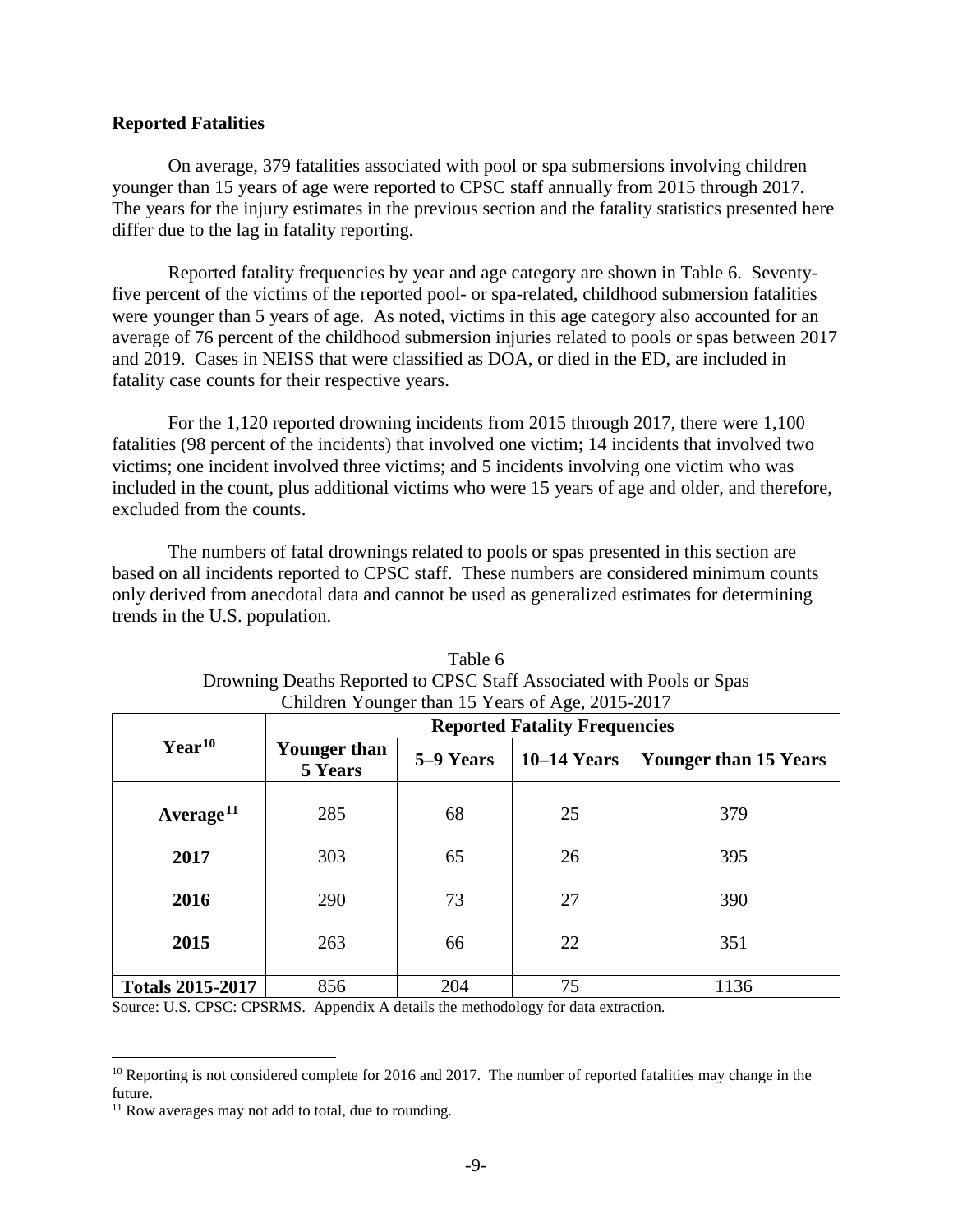Table 7 provides information on the interval between the submersion incident and the time of death for pool- or spa-related drownings. In some instances, a great deal of time may lapse from the submersion incident to death. In a few cases, the lapse may be years. For most of the fatalities (74 percent), the date of death was either the same as the date of the incident, or 1 day later. However, 26 percent of the victims younger than 15 years of age succumbed days, weeks, and even years after the submersion, often after extensive medical treatment. A higher percentage of children ages 10-14 (15 percent) survived for 8 or more days than children ages 9 and under (8 percent).

| Table 7                                                                                             |
|-----------------------------------------------------------------------------------------------------|
| Percentage of Drowning Deaths Reported to CPSC Staff Associated with Pools or Spas                  |
| Children Younger than 15 Years of Age by Interval Between Injury and Death, <sup>12</sup> 2015-2017 |

| <b>Days</b><br><b>Between</b> | Percentage of Reported Fatalities <sup>13</sup> |                |               |                              |
|-------------------------------|-------------------------------------------------|----------------|---------------|------------------------------|
| Incident &<br><b>Death</b>    | Younger than<br>5 Years                         | 5–9 Years      | $10-14$ Years | <b>Younger than 15 Years</b> |
| 0 days                        | 65                                              | 69             | 59            | 65                           |
| 1 day                         | 9                                               | $\overline{4}$ | 11            | 8                            |
| $2-7$ days                    | 17                                              | 20             | 16            | 18                           |
| $8-31$ days                   | 5                                               | 5              | 11            | 5                            |
| $>$ 31 days                   | 3                                               | $\overline{2}$ | 4             | 3                            |

<span id="page-9-0"></span><sup>&</sup>lt;sup>12</sup> Note that the age at time of death is used to determine the appropriate age category. In most cases, the difference between the date of incident and date of death is not sufficient to change the age category. There were 34 fatalities where the difference was more than 31 days.

<span id="page-9-1"></span><sup>&</sup>lt;sup>13</sup> Percentages may not add up to 100, due to rounding.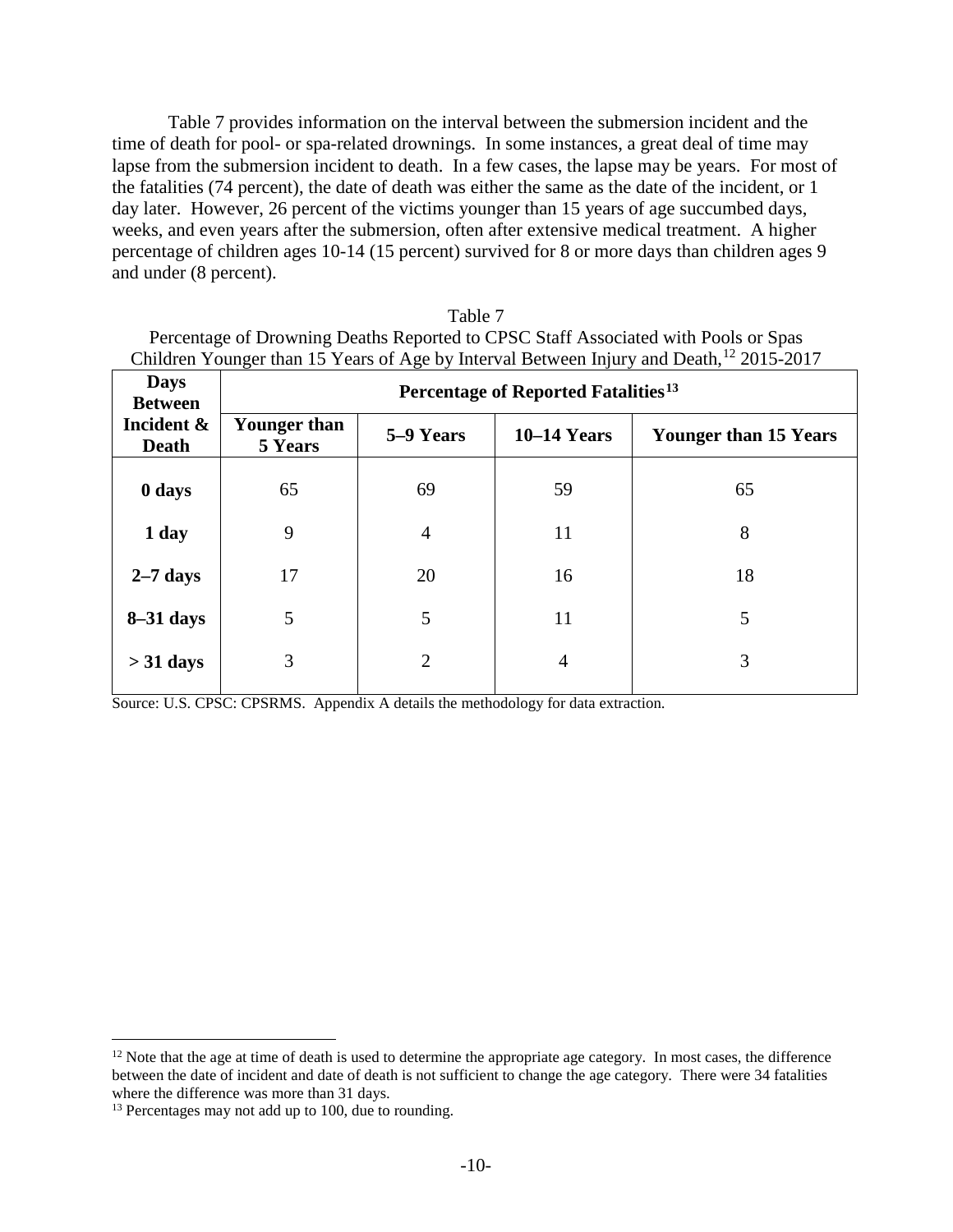Reported fatal drownings occurred predominantly in pools. A small number of fatal drownings (36) were associated with spas. Children younger than 5 years of age comprised almost all of the reported spa-related drownings. Table 8 records these percentages by product type.

| Table 8                                                                            |
|------------------------------------------------------------------------------------|
| Percentage of Drowning Deaths Reported to CPSC Staff Associated with Pools or Spas |
| Children Younger than 15 Years of Age by Product Type, 2015-2017                   |

|                | Percentage of Reported Fatalities <sup>14</sup> |           |               |                              |
|----------------|-------------------------------------------------|-----------|---------------|------------------------------|
| <b>Product</b> | <b>Younger than</b><br>5 Years                  | 5–9 Years | $10-14$ Years | <b>Younger than 15 Years</b> |
| Pool           | 96                                              | 100       | 99            | 97                           |
| <b>Spa</b>     |                                                 |           |               |                              |

Source: U.S. CPSC: CPSRMS. Appendix A details the methodology for data extraction.

Table 9 gives the percentages of pool or spa drownings by victim age and gender. For all age groups under age 15, there were more reported male submersion victims than reported female submersion victims. This is consistent with the injury data, which show that more male children were treated in emergency departments for pool- or spa-related submersion injuries.

Table 9 Percentage of Drowning Deaths Reported to CPSC Staff Associated with Pools or Spas Children Younger than 15 Years of Age by Gender, 2015-2017

|               | Percentage of Reported Fatalities <sup>15</sup> |           |               |                              |
|---------------|-------------------------------------------------|-----------|---------------|------------------------------|
| <b>Gender</b> | <b>Younger than</b><br>5 Years                  | 5–9 Years | $10-14$ Years | <b>Younger than 15 Years</b> |
| <b>Male</b>   | 67                                              | 65        | 68            | 66                           |
| Female        | 33                                              | 34        | 32            | 33                           |

<span id="page-10-0"></span><sup>&</sup>lt;sup>14</sup> "-" denotes no data recorded.

<span id="page-10-1"></span><sup>&</sup>lt;sup>15</sup> Percentages may not add up to 100, due to rounding.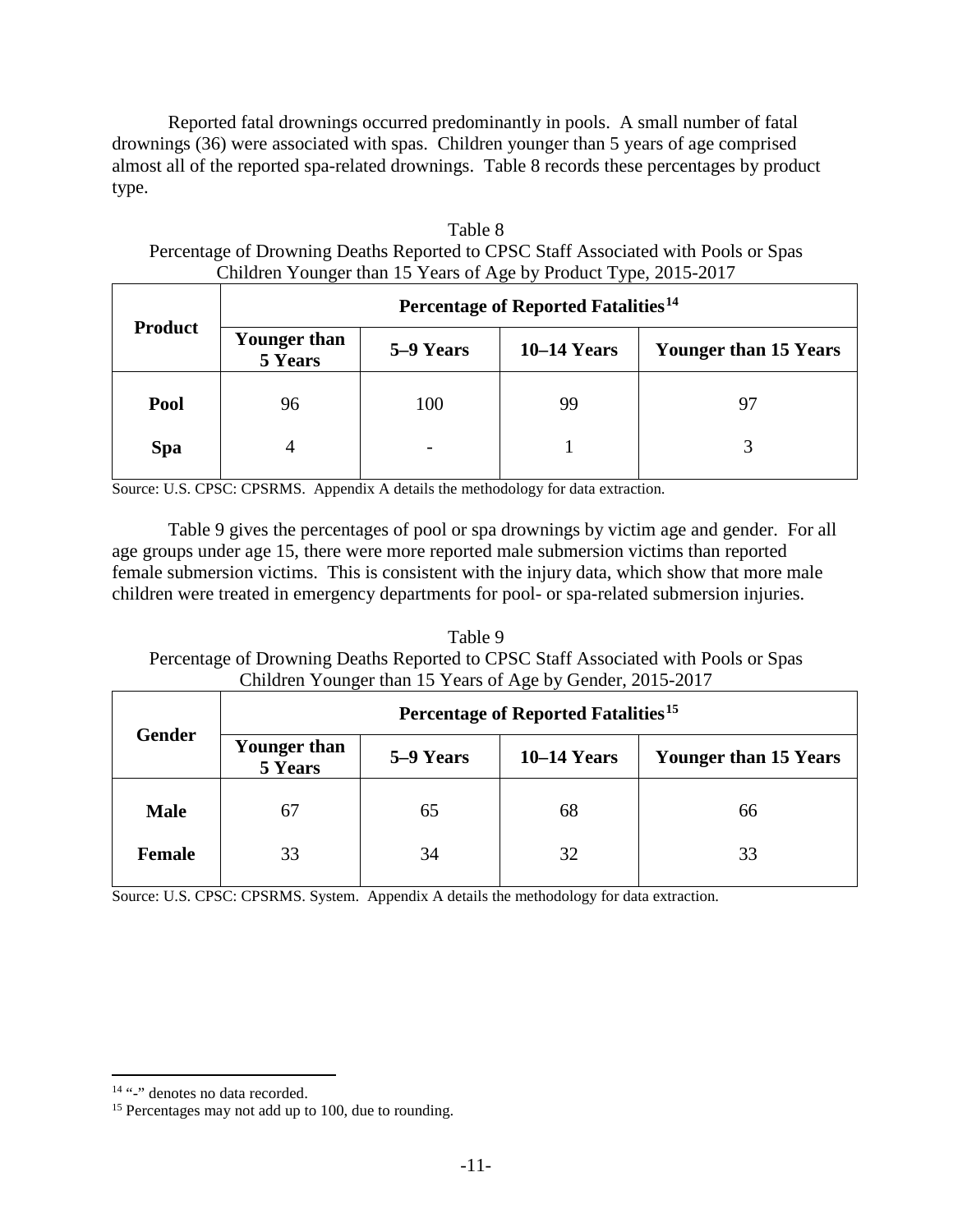Figure 3 illustrates the monthly distribution of reported pool- or spa-related childhood drownings as a function of victim age. As expected, the summer months of May, June, July, and August had the largest annual frequencies for all age groups.



Figure 3 Average Annual Drowning Deaths Reported to CPSC Staff Associated with Pools or Spas

Source: U.S. CPSC: CPSRMS.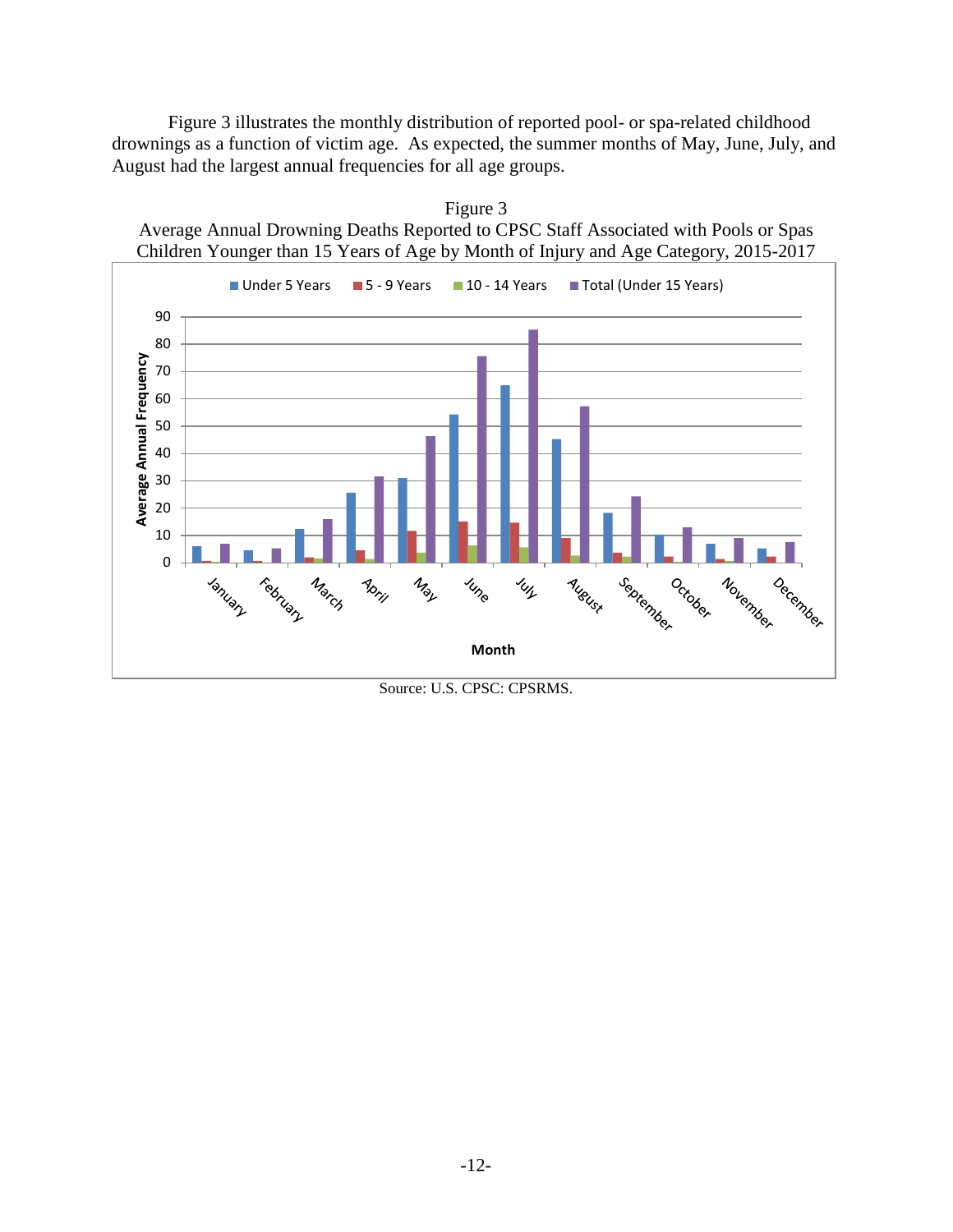Figure 4 shows the annual average of reported pool or spa drownings in children younger than 15 years old as a frequency distribution of the victim's age. Children between the ages of 1 and 3 years (12 to 47 months) comprised approximately 63 percent of the reported pool or spa submersion fatalities. The graph shows a sharp decrease after age 2 (less than or equal to 35 months).



Figure 4 Average Annual Drowning Deaths Reported to CPSC Staff Associated with Pools or Spas

Source: U.S. CPSC: CPSRMS.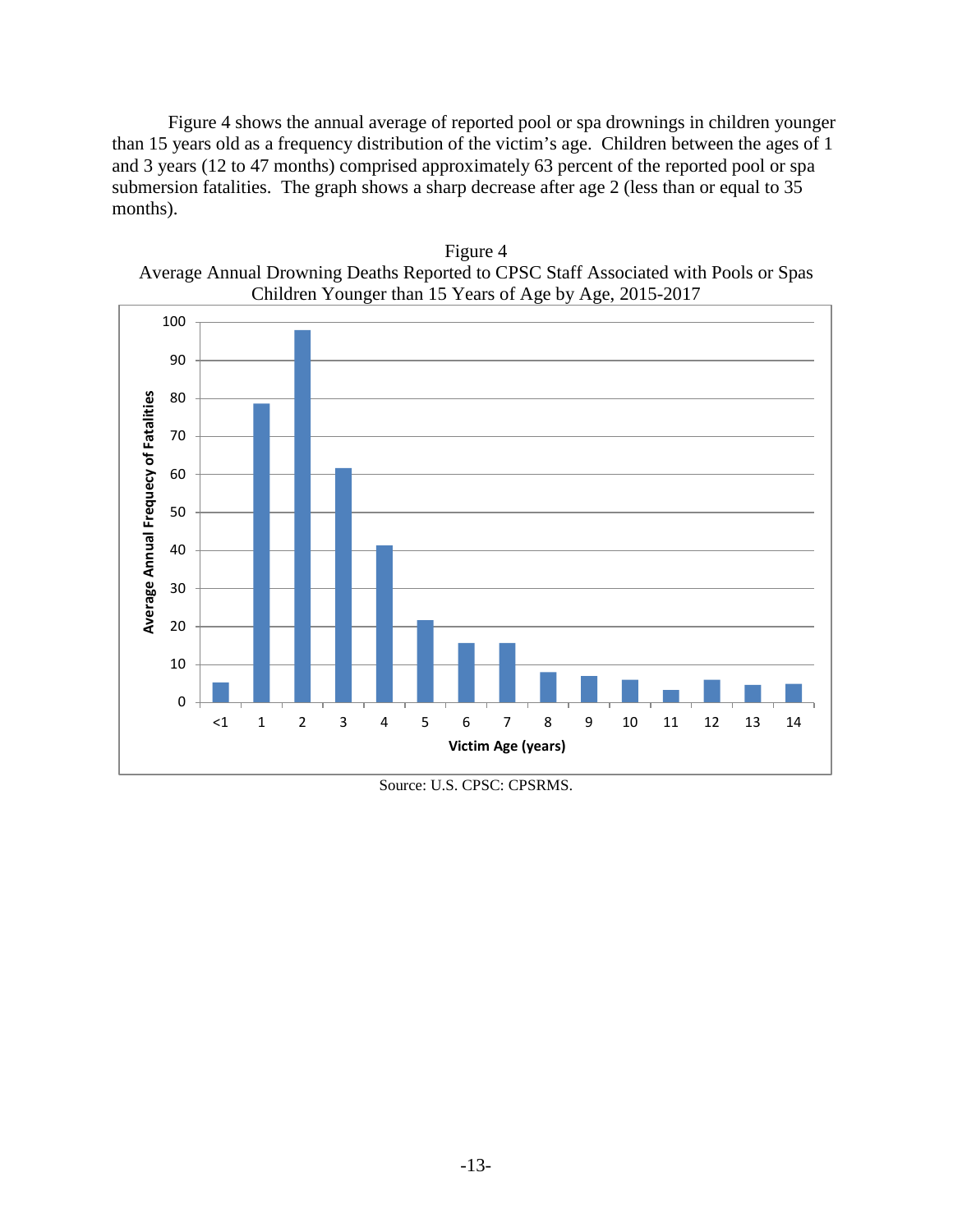Table 10 records the percentages of reported pool or spa drownings by incident location. The majority of reported deaths (71 percent for pools or spas) occurred in residential settings, such as the victim's home, a family or friend's house, or a neighbor's residence. The victim's home accounts for the largest percentage (44 percent) for all location categories for victims younger than 15 years of age. For children 5 to 9 years of age and children 10 to 14 years of age, the public/community/business location accounted for the largest percentage of reported drownings.

| Children Younger than 15 Years of Age by Incident Location, 2015-2017 |                                                 |           |                |                              |
|-----------------------------------------------------------------------|-------------------------------------------------|-----------|----------------|------------------------------|
|                                                                       | Percentage of Reported Fatalities <sup>16</sup> |           |                |                              |
| Location                                                              | <b>Younger than</b><br>5 Years                  | 5–9 Years | $10-14$ Years  | <b>Younger than 15 Years</b> |
| Home                                                                  | 52                                              | 24        | 11             | 44                           |
| Family/<br><b>Friend</b>                                              | 23                                              | 6         | $\overline{7}$ | 18                           |
| <b>Neighbor</b>                                                       | 7                                               | 11        | $\overline{4}$ | 8                            |
| Public/<br>Community/<br>Business <sup>17</sup>                       | 11                                              | 46        | 56             | 20                           |
| <b>Undisclosed</b><br>Location                                        | 7                                               | 14        | 23             | 9                            |

Table 10 Percentage of Drowning Deaths Reported to CPSC Staff Associated with Pools or Spas Children Younger than 15 Years of Age by Incident Location, 2015-2017

<span id="page-13-0"></span><sup>&</sup>lt;sup>16</sup> Percentages may not add up to 100, due to rounding.

<span id="page-13-1"></span><sup>&</sup>lt;sup>17</sup> Condominium and apartment complex pools are included in this category.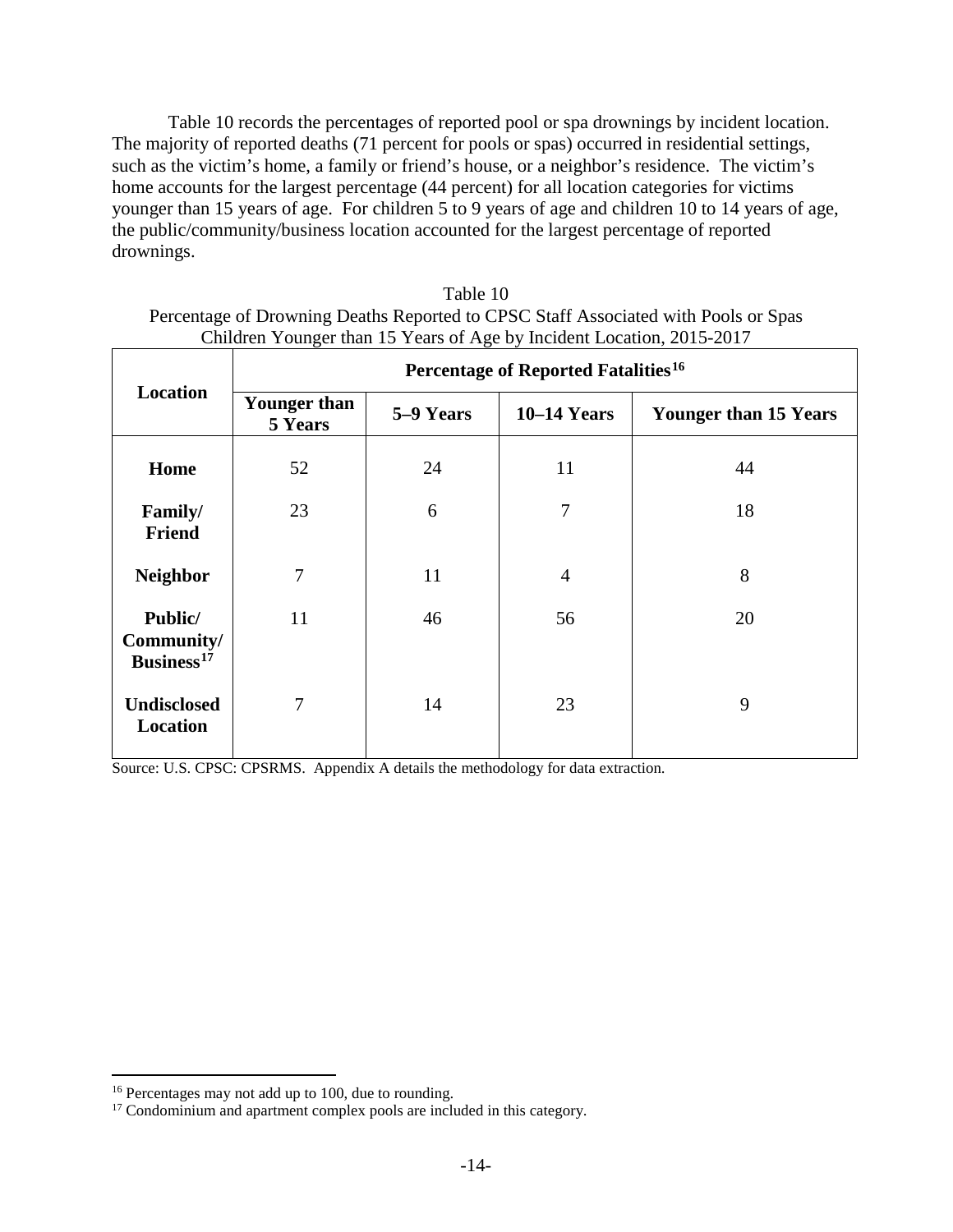Table 11 presents the percentages of reported fatal drownings by pool/spa type. The inground product type accounted for the largest percentage of known pool/spa types (53 percent for victims younger than 15). This was followed by the above-ground pool category and portable pool category for cases where pool/spa type was known.

| Table 11                                                                           |
|------------------------------------------------------------------------------------|
| Percentage of Drowning Deaths Reported to CPSC Staff Associated with Pools or Spas |
| Children Younger than 15 Years of Age by Specific Pool/Spa Type Product Category,  |
| 2015-2017                                                                          |

|                                        | Percentage of Reported Fatalities <sup>18</sup> |                  |                    |                              |
|----------------------------------------|-------------------------------------------------|------------------|--------------------|------------------------------|
| Location                               | <b>Younger than</b><br>5 Years                  | 5-9 Years        | <b>10-14 Years</b> | <b>Younger than 15 Years</b> |
| In-Ground<br>(Pool Only)               | 51                                              | 61               | 61                 | 53                           |
| Undisclosed<br>Pool/Spa<br><b>Type</b> | 16                                              | 36               | 35                 | 21                           |
| Above-<br>Ground<br>(Pool Only)        | 23                                              | $\overline{2}$   | 3                  | 18                           |
| Portable <sup>19</sup><br>(Pool Only)  | 6                                               | $\boldsymbol{0}$ | $\mathbf{1}$       | 5                            |
| Inside Home<br>(Spa Only)              | $\boldsymbol{0}$                                |                  |                    | $\overline{0}$               |
| Outside<br>Home<br>(Spa Only)          | $\overline{4}$                                  |                  | $\mathbf{1}$       | 3                            |

<span id="page-14-0"></span><sup>&</sup>lt;sup>18</sup> Percentages may not add up to 100 due to rounding: In this table, 0 represents < 0.5%; "-" denotes no data recorded.

<span id="page-14-1"></span><sup>&</sup>lt;sup>19</sup> A "portable pool" is defined as any pool that can be set up/taken down or moved to another location with relative ease.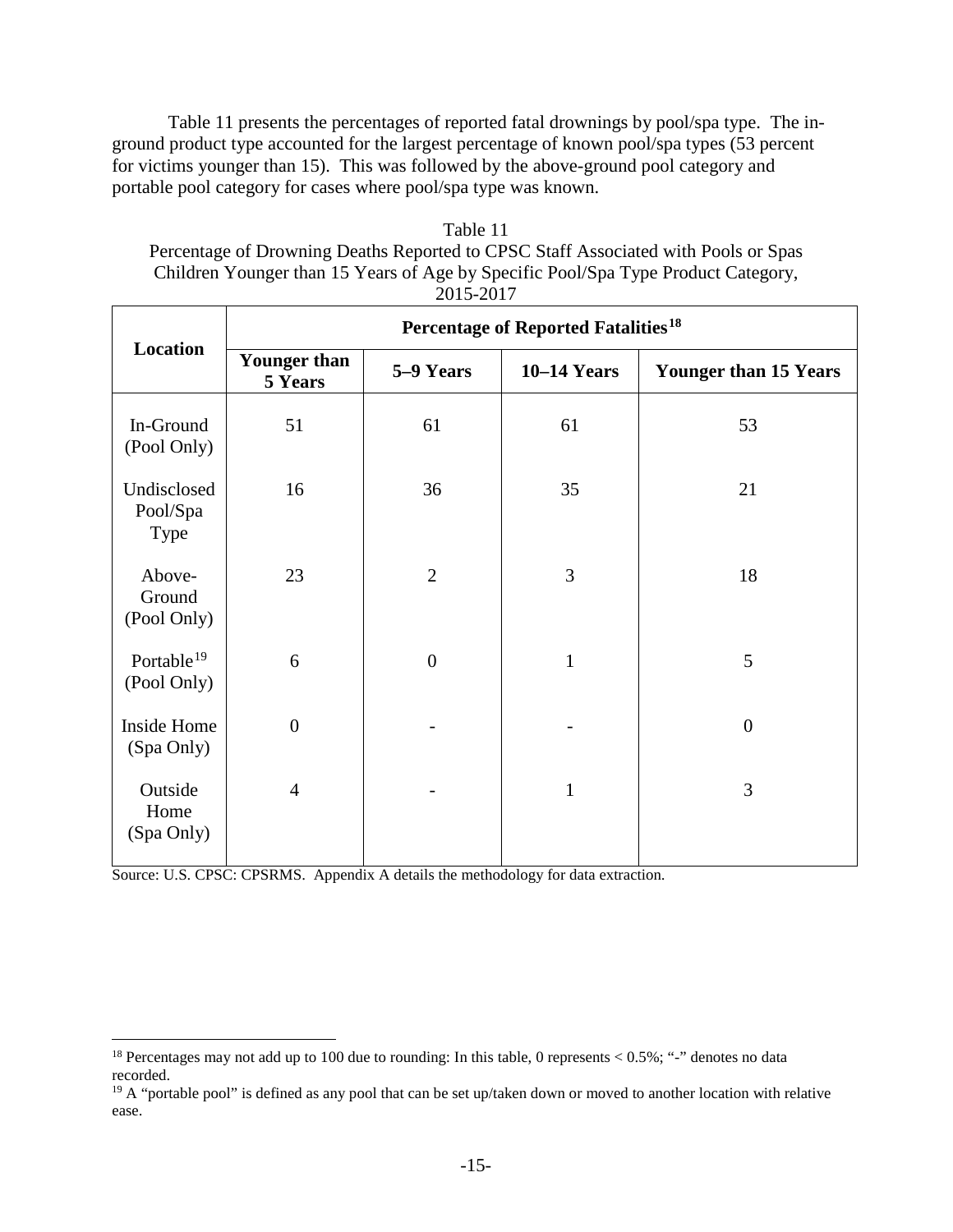Because the majority of reported fatal drowning victims were younger than 5 years of age, common scenarios for children younger than 5 years of age for pools or spas (856 reported drownings) were classified in Table 12. The highest percentage of the reports (56 percent) attributed the incident to a gap in adult supervision (an adult losing contact or knowledge of the whereabouts of the child, and during that period, the child managed to access the pool/spa). Ten percent of the reports indicated barrier compromise or circumvention. Another common scenario—17 percent of the reports—involved observation of the victim in close proximity to the pool/spa, with the victim last seen in the pool/spa, or near the pool/spa, before the incident occurred. Additionally, in 17 percent of the reports, there was too little information available to determine the scenario.

| Table 12                                                                           |
|------------------------------------------------------------------------------------|
| Percentage of Drowning Deaths Reported to CPSC Staff Associated with Pools or Spas |
| Children Younger than 5 Years of Age by Scenario, 2015-2017                        |

| <b>Scenario</b>                                                   | <b>Percentage of Reported Fatalities for Pools and Spas</b> |
|-------------------------------------------------------------------|-------------------------------------------------------------|
| <b>Lost Contact or</b><br><b>Knowledge of Whereabouts</b>         | 56                                                          |
| <b>Not Enough Information to</b><br><b>Determine Scenario</b>     | 17                                                          |
| <b>Barrier Integrity or</b><br><b>Circumvented Barrier</b>        | 10                                                          |
| <b>Observed Near Pool/Spa or</b><br>In Pool/Spa Prior to Incident | 17                                                          |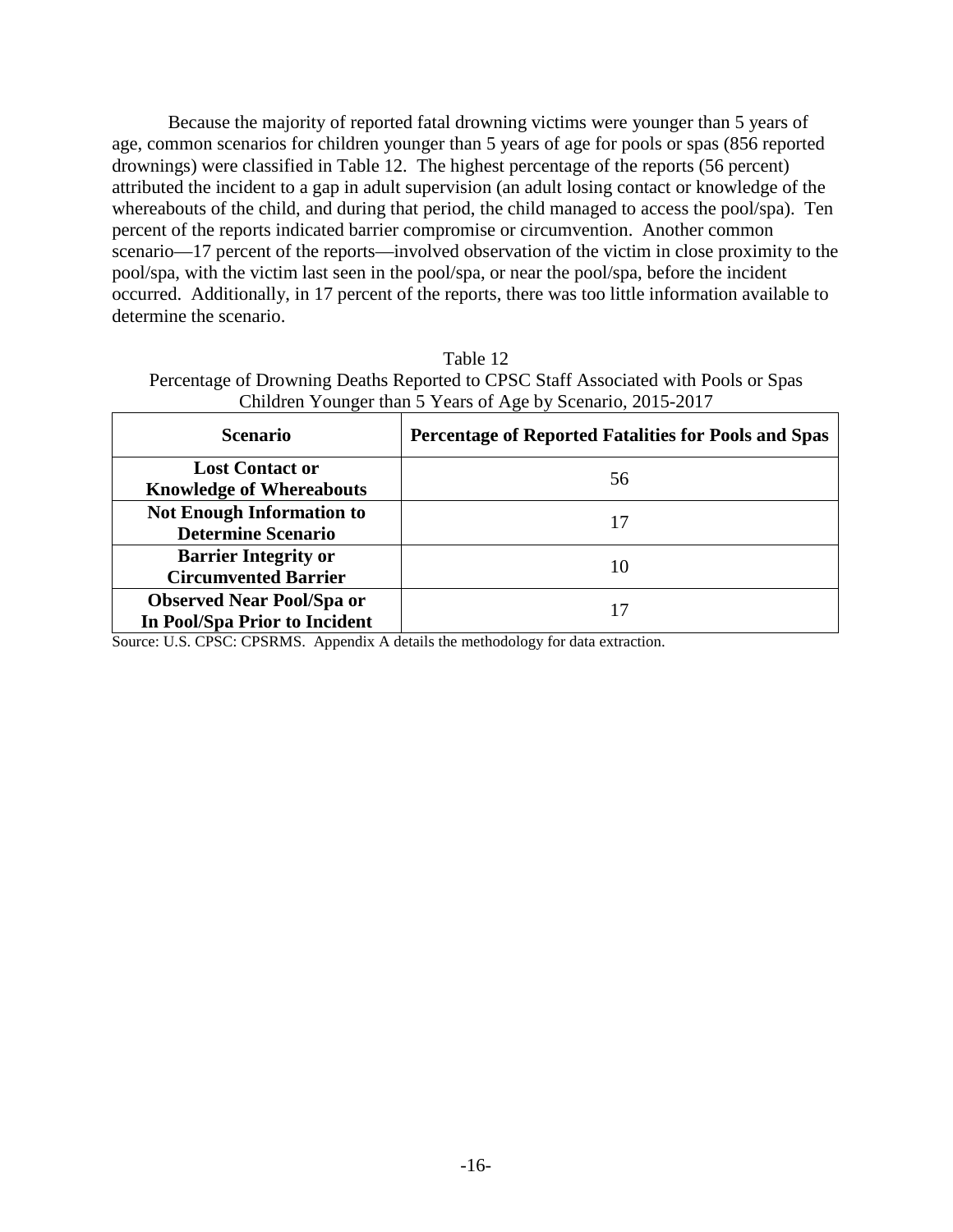### **Appendix A**

"Drowning" is defined as the process of experiencing respiratory impairment from submersion/immersion in liquid. Drowning outcomes can result in "death," "no morbidity," or "morbidity" (further categorized as "moderately disabled," "severely disabled," "vegetative state/coma," and "brain death").<sup>[20](#page-16-0)</sup>

### *Methodology for Pool or Spa Submersion: Reported Drownings*

Data were extracted on March 24, 2020, from CPSC's Consumer Product Safety Risk Management System (CPSRMS), for pool- or spa-related submersion deaths involving children younger than 15 years of age for the years 2015 to 2017. These data were merged with data from last year's report for 2015 and 2016, to cover the 2015 through 2017, reporting period. It should be noted that for a given year, date of death was used to determine the appropriate year category, and incidents are included on an ongoing basis. In particular, additional reports for several prior reported years are generally received during the most recent years. For the most recent period, three additional reports for 2015, and one additional report for 2016, were received.

Fatal incidents associated with product codes 3251 (Built-in pools), 3221 (Above-ground pools), 5043 (Portable pools), 1284 (Pools, not specified), 3274 (Swimming, activity), and 698 (Hot tubs and Spas) were examined for inclusion in counts. Information from these cases was extracted into an Excel spreadsheet and sorted by date and incident location. CPSRMS contains various types of submitted voluntary information, including reports from consumers through the public-facing component [SaferProducts.gov,](https://www.saferproducts.gov/) newspaper clippings, state/local authorities, medical examiners, advocacy groups, as well as national death certificates, so staff cannot be sure that information on all the deaths has been received. Since pool drowning incidents are notable events in the community where they occur, there were often multiple news reports, a medical examiner's report, a death certificate, an in-depth investigation, and less frequently, a hospital emergency department report (NEISS) for a single incident. As a result, source documents were checked to eliminate duplicate incident reports.

### *Methodology for Pool or Spa Submersion: Estimated Nonfatal Drowning Injuries*

Injury estimates came from NEISS data extracted on April 14, 2020, for calendar year 2019. The NEISS product codes used for the data were 3251 (Built-in pools), 3221 (Aboveground pools), 5043 (Portable pools), 1284 (Pools, not specified), 3274 (Swimming, activity) and 698 (Hot tubs and Spas). Diagnoses codes of 69 (Submersions), 65 (Anoxia), and 42 (Aspirated on) were also used, along with the age constraint of "children younger than 15 years of age," to restrict the extracted data. Cases involving the activity of swimming were reviewed for potential inclusion in the data set. NEISS data from 2017 and 2018 were also used from last year's report to cover the 2017 through 2019 timeframe. NEISS data is from a probability-based

<span id="page-16-0"></span><sup>&</sup>lt;sup>20</sup> <https://pediatrics.aappublications.org/content/126/1/178> - avoid use of terms such as "near," "wet," "dry," "active," "passive," "silent," and "secondary" drowning.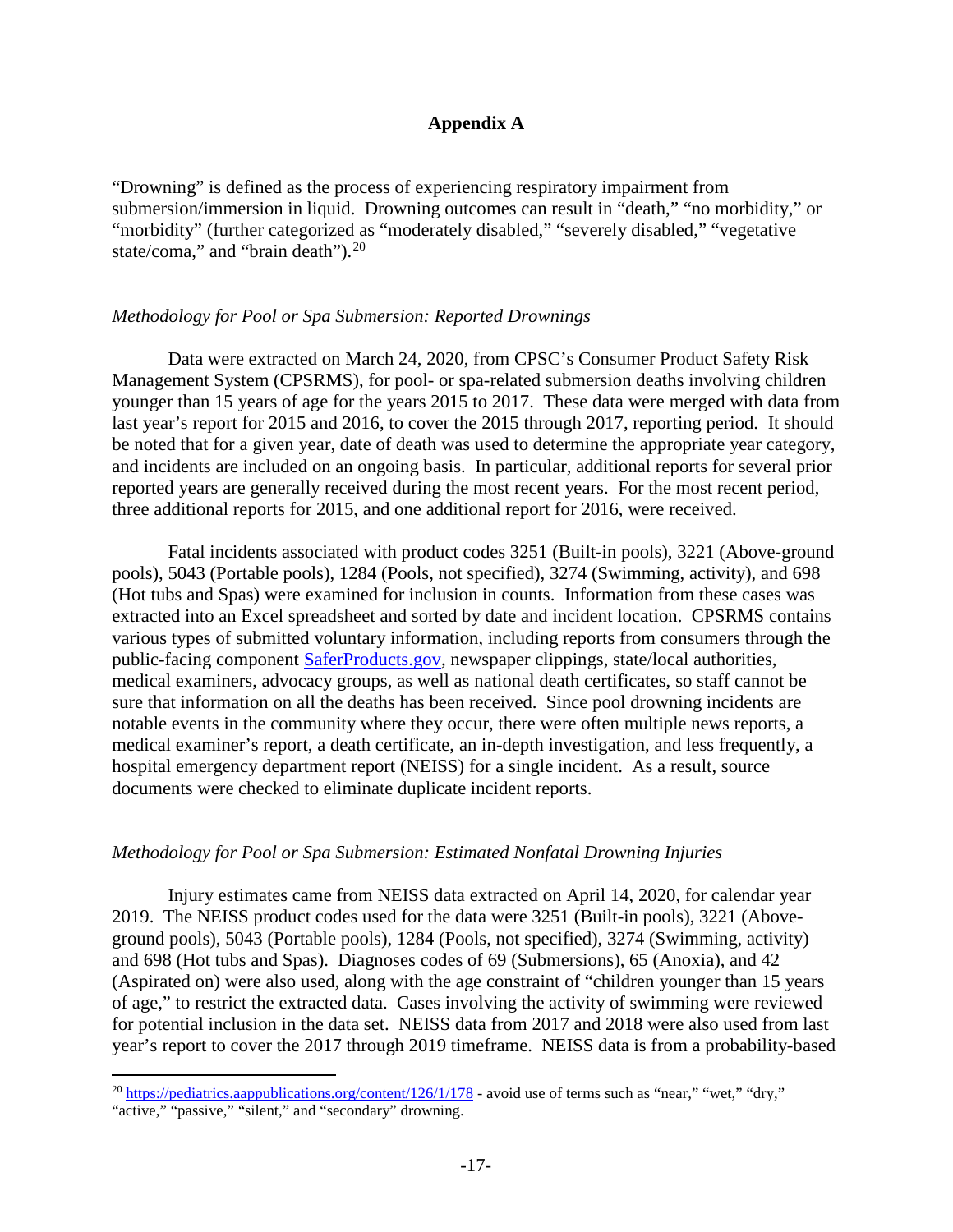sample. Sampling weights are used to project the cases from NEISS hospitals to national estimates. Because incidents in NEISS are unique, there were no duplicates.

The estimated numbers of emergency department-treated injuries are rounded to the nearest hundred. Percentages in this report are rounded to the nearest integer. Because NEISS is a weighted sample, injury category percentages were based on the category weighted estimate (not rounded), divided by the total weighted estimate (not rounded).

# *Historical Estimates*

Injury estimates used for trend analyses are based on NEISS data from 2005 through 2019, and 2010 through 2019. Figure 5 and Figure 6 provide the estimated number of injuries for children younger than 5 years of age, the fitted trend lines, as well as the 95 percent confidence level for prediction intervals (CLP) for each fitted line. The p-value associated with the slope of the fitted line in Figure 5 is 0.0036, which indicates that there exists a statistically significant increasing trend for injury estimates from 2005 through 2019. Conversely, the pvalue associated with the slope of the fitted line in Figure 6 is 0.4404, which indicates that no statistically significant trend exists for injury estimates from 2010 through 2019. While the number of estimated injuries increased, the population of children under age 5 in the U.S. has remained generally flat from 2005 through 2019.<sup>21</sup> Since the coefficients of variation associated with the injury estimates exceed the NEISS reliability threshold<sup>22</sup>, trend analysis findings should be interpreted with caution.

<span id="page-17-0"></span><sup>&</sup>lt;sup>21</sup> Based on annual estimates from [https://www.census.gov/data/tables/time-series/demo/popest/2010s-national](https://www.census.gov/data/tables/time-series/demo/popest/2010s-national-detail.html)[detail.html](https://www.census.gov/data/tables/time-series/demo/popest/2010s-national-detail.html) and<https://www2.census.gov/programs-surveys/popest/datasets/2000-2010/intercensal/national/>

<span id="page-17-1"></span> $\frac{22}{22}$  Coefficient of variation (CV) reliability threshold of 33%.